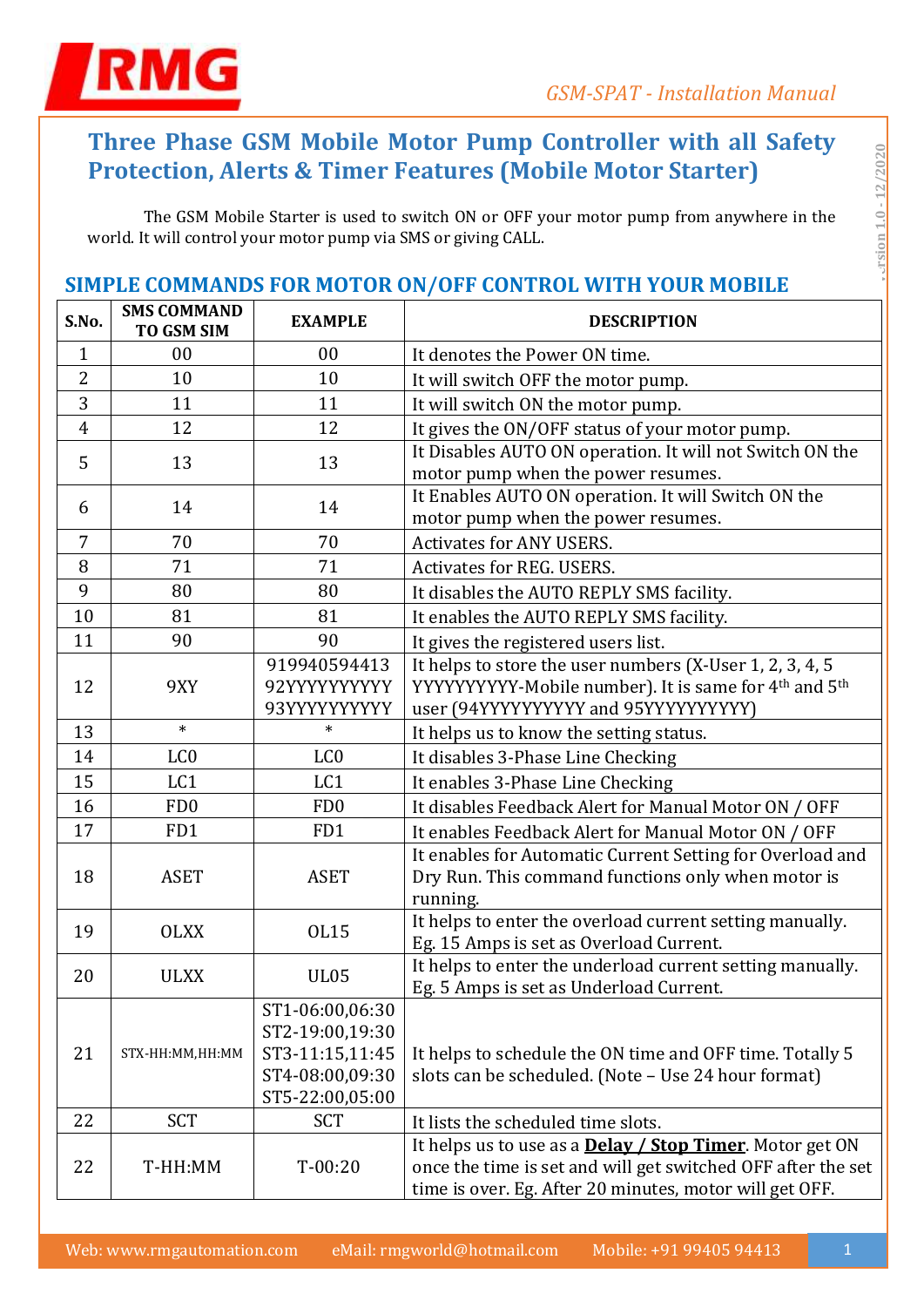

# **MISSED CALL FOR ON/OFF CONTROL MOTOR ON/OFF COMMAND Versi** 1.0 - 1.0 - 1.0 - 1.0 - 1.0 - 1.0 - 1.0 - 1.0 - 1.0 - 1.0 - 1.0 - 1.0 - 1.0 - 1.0 - 1.0 - 1.0 - 1.0 - 1.0 - 1.0 - 1.0 - 1.0 - 1.0 - 1.0 - 1.0 - 1.0 - 1.0 - 1.0 - 1.0 - 1.0 - 1.0 - 1.0 - 1.0 - 1.0 - 1.0 - 1.0 - 1.0 **MESSAGE S.No COMMAND DESCRIPTION S.No COMMAND SMS DESCRIPTION** 1 | Call cuts off after Long ring (>4) | MOTOR ON | | 1 | 11 | MOTOR ON 2 | Call cuts off after Short ring (>2) | MOTOR OFF | 2 | 10 | MOTOR OFF **Starter Connection Diagram: R Y B MOBILE MOTOR PUMP CONTROLLER DMC CT COILBlue pair wire (1, 2) Black pair wire (3, 4)**  Start button Stop button **STARTER** Stop button **CONTACTOR**

**Picture 1**.

# **Installation steps of GSM Controller:**

#### *Caution: Switch off the main power while doing the Power Connection steps.*

- **Step 1**: Insert your GSM SIM in the SIM slot given as shown in the GSM controller.
- **Step 2:** Wall mount the GSM controller by using the screws in the given slots on its sides.
- **Step 3:** Remove the 'R' wire from starter & insert into the CT coil, and connect it back to the starter.
- **Step 4:** Connect L1, L2, L3 to R, Y, B input line of the starter respectively.
- **Step 5:** In your starter, Connect Blue pair wire of the controller to the start button in parallel as shown in the Picture 1.
- **Step 6:** Trace the wire that connects the start and stop button terminals. Remove this wire from the stop button and join it with the any one black wire of Relay Black Pair.
- **Step 7:** Connect the Left out black wire of Relay Black Pair to the stop button where the wire was removed as shown in the Picture 1.
- **Step 8:** Connect the GSM antenna in the slot provided on the left side of the controller. *If the starter is not matching with the above suggested connection kindly What's app us on 9940594413 or call 044-43180017 for support!!!!! Share the starter photo front panel and opened panel photo in what's app.*
- **Step 7:** Verify all the connections and then Switch ON the controller.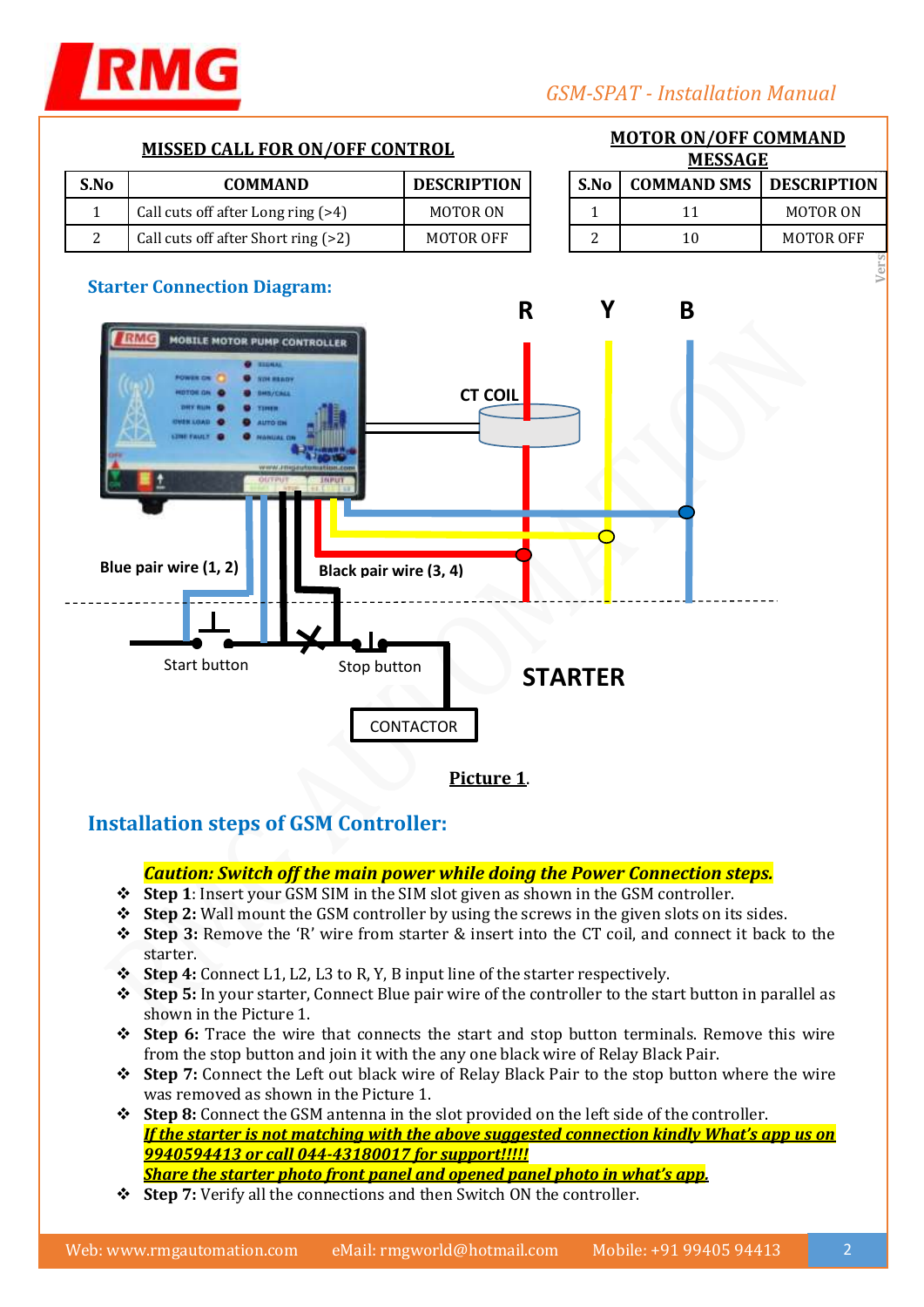



# **Operating procedure:**

- **Step 1:** Switch ON the controller with the help of a button provided on its left side. Power ON LED will get ON.
- **Step 2:** After few seconds, GSM "Signal" LED blinks every one sec trying to get connected to the network. Further, it blinks every 3 sec that ensures the GSM has been connected to the network.
- **Step 3:** The "SIM READY" LED will blink for some time and then glow constantly. The constant glowing indicates that SIM is ready and connected to the network. In this condition, you can access the GSM controller to control the motor pump.
- **Step 4:** Send SMS to the GSM SIM as *"91YYYYYYYYYY" (Y is your 10 digit mobile number)***.**  *Below is the message that you will receive. (For registering other 4 users, refer Command Table on the Top)*



- **Step 5:** Send SMS to the GSM SIM as *"81"* if AUTO REPLY from GSM SIM is required.
- **Step 6:** Send SMS Command **"11"** for motor pump ON and **"10"** for motor pump OFF.

| -<br>Nov 14, 16.13               | 10<br>Received                   |
|----------------------------------|----------------------------------|
|                                  |                                  |
| <b>RMG MOBILE STARTER</b>        | <b>RMG MOBILE STARTER</b>        |
| ** 14/11/20,16:13:22 **          | ** 15/12/20,20:57:10 **          |
| Operated Time: 14/11/20,16:13:22 | Operated Time: 15/12/20,20:57:10 |
| Operated By: $+91$               | Operated By: +91                 |
| M.Pump: ON                       | M.Pump: OFF                      |

- **Step 7**: Motor Pump can be turned ON/OFF by giving a call also. While giving a call to the GSM SIM, the controller will cut the call after 4 rings and switch ON the motor pump (when the pump is OFF). Similarly, by giving another call, the controller will cut the call after 2 rings and switch OFF the pump (when pump is ON). We can ensure the status of motor whether it is ON or OFF with the number of rings also.
- **Step 8:** To know the status of the motor pump use the command "**12**".
- **Step 6:** For other operations, refer table (Page 1) for the commands.

*NOTE: Do not use " " double quotes while sending the SMS.*